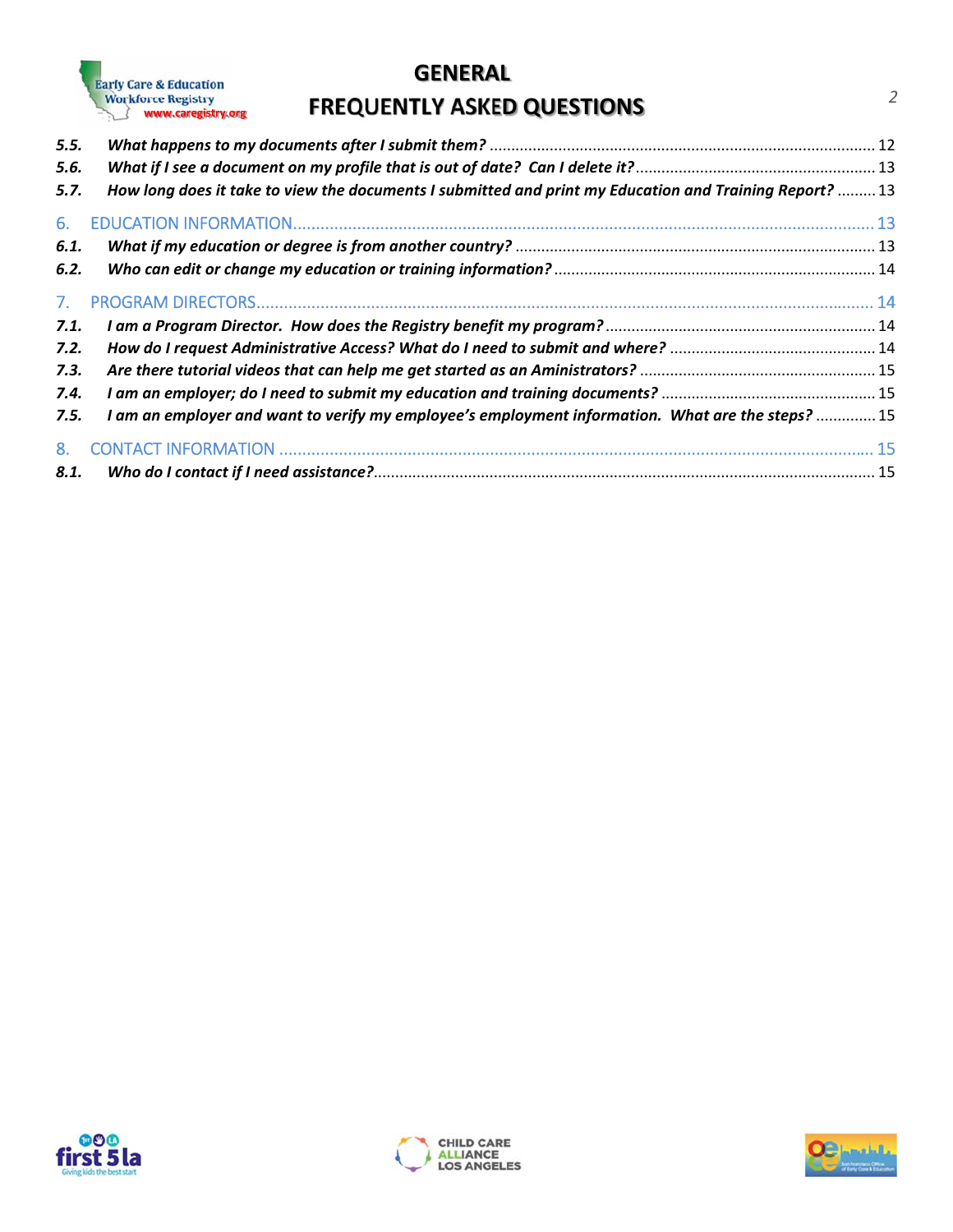

# 1. DESCRIPCIÓN GENERAL DEL REGISTRO





- 
- 
- 
- 
- 
- 
- $\bullet$
- $\bullet$



正距距距距距距距距距距距

1.3.  $\blacksquare$ 





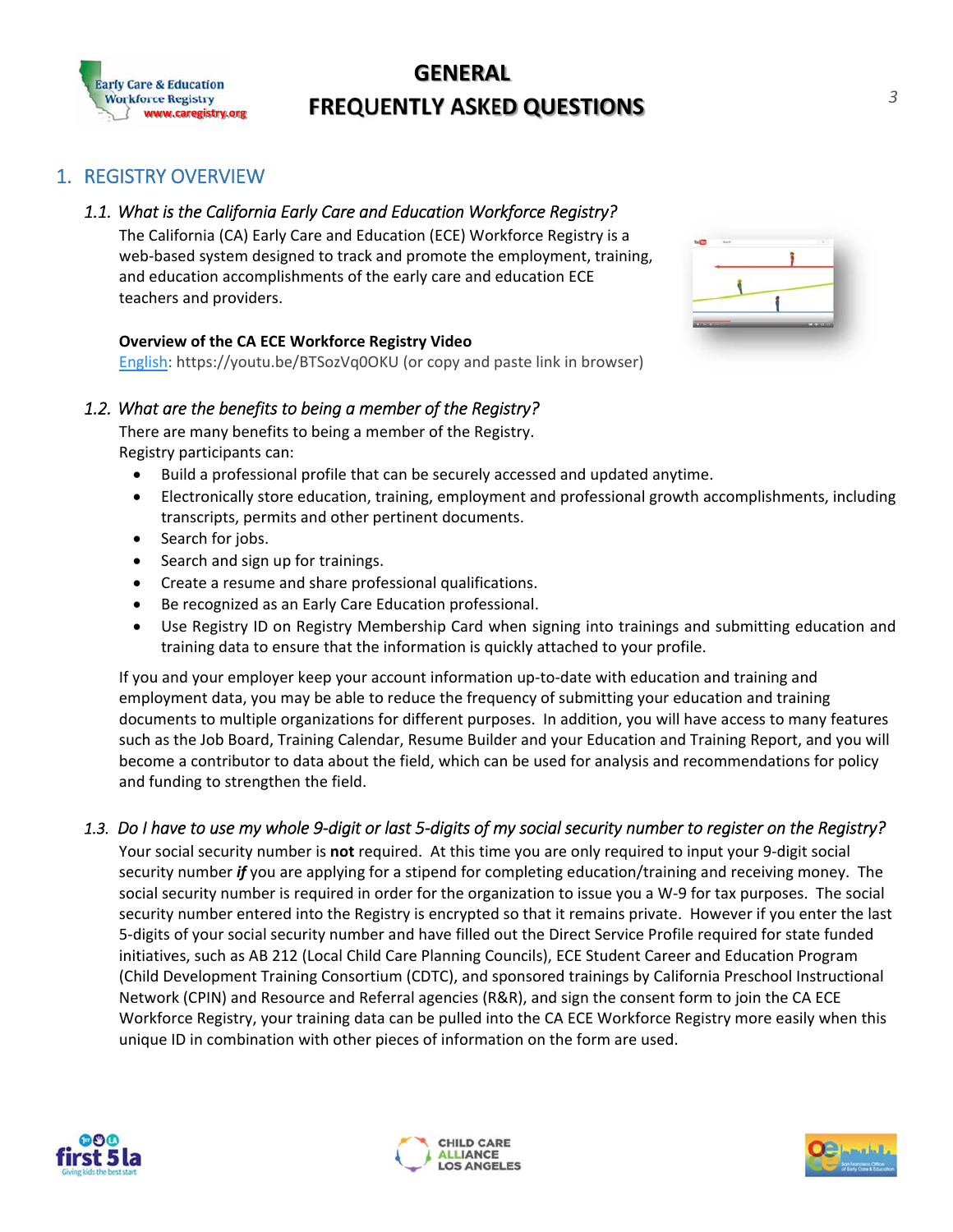

## **PREGUNTAS GENERALES FRECUENTES**

#### *1.4. ¿Cómo se utilizarán los datos del registro?*

El registro proporcionará las primeras perspectivas integrales sobre la fuerza laboral de la primera infancia en California. Esta información ayudará a los investigadores, a los encargados de formular políticas y a los financiadores a comprender mejor las necesidades educativas, de desarrollo profesional y de empleo de los proveedores de educación temprana y los maestros. Al ser parte del registro, puede ayudar a que esto suceda.

El registro almacena de manera confidencial datos que ayudarán a identificar brechas y patrones de finalización y capacitación de cursos universitarios a nivel regional y estatal. Esta información se puede utilizar para crear conciencia sobre los problemas de la fuerza laboral que afectan los programas de atención y educación temprana. Esta información es vital para alentar un mayor reconocimiento y compensación para los profesionales con conocimientos y experiencia en el campo de la educación de la primera infancia.

En la mayoría de los casos, sus datos de registro serán reportados en conjunto. Su información personal, incluido su nombre, dirección, número de teléfono, dirección de correo electrónico, número de seguro social y los documentos enviados, se mantienen confidenciales y nunca serán divulgados

Si está trabajando en un programa que participa en el Sistema de Calificación y Mejora de la Calidad (QRIS), recibe fondos estatales o locales, o participa en una de muchas iniciativas como CARES Plus, AB 212 o un proyecto similar, algunos de sus datos podrán ser compartidos con organizaciones y agencias que le ayuden con fondos locales, estatales o federales. Uno de los muchos beneficios del registro es que debido a que su información, incluida su educación y capacitación, se encuentra en un solo sistema de datos, varias agencias no deben solicitarle los mismos datos; registros de capacitación, transcripciones, permisos, demografía, empleador actual, etc.

#### *1.5. ¿A qué idiomas sirve el registro?*

El Registro sirve los siguientes tres idiomas con la excepción del foro de Trabajo, el Módulo de Capacitación y el Generador de Curriculum:

- o Inglés
- o español
- o Chino

Ayuda también podría estar disponible en estos idiomas.

#### 2. UNIRSE AL REGISTRO

#### *2.1. ¿Cómo me uno al registro?*

Vaya a www.caregistry.org y haga clic en "Registrarse ahora" ("Register Now"). Será dirigido a la página de registración. Se requiere una dirección de correo electrónico para poder registrarse. Una vez que haya llenado la página, haga clic en "continuar con la registración" ("Continue with registration"). Asegúrese de iniciar sesión en su correo electrónico y volver a iniciar sesión en el Registro de la Fuerza Laboral ECE de CA para activar su cuenta.





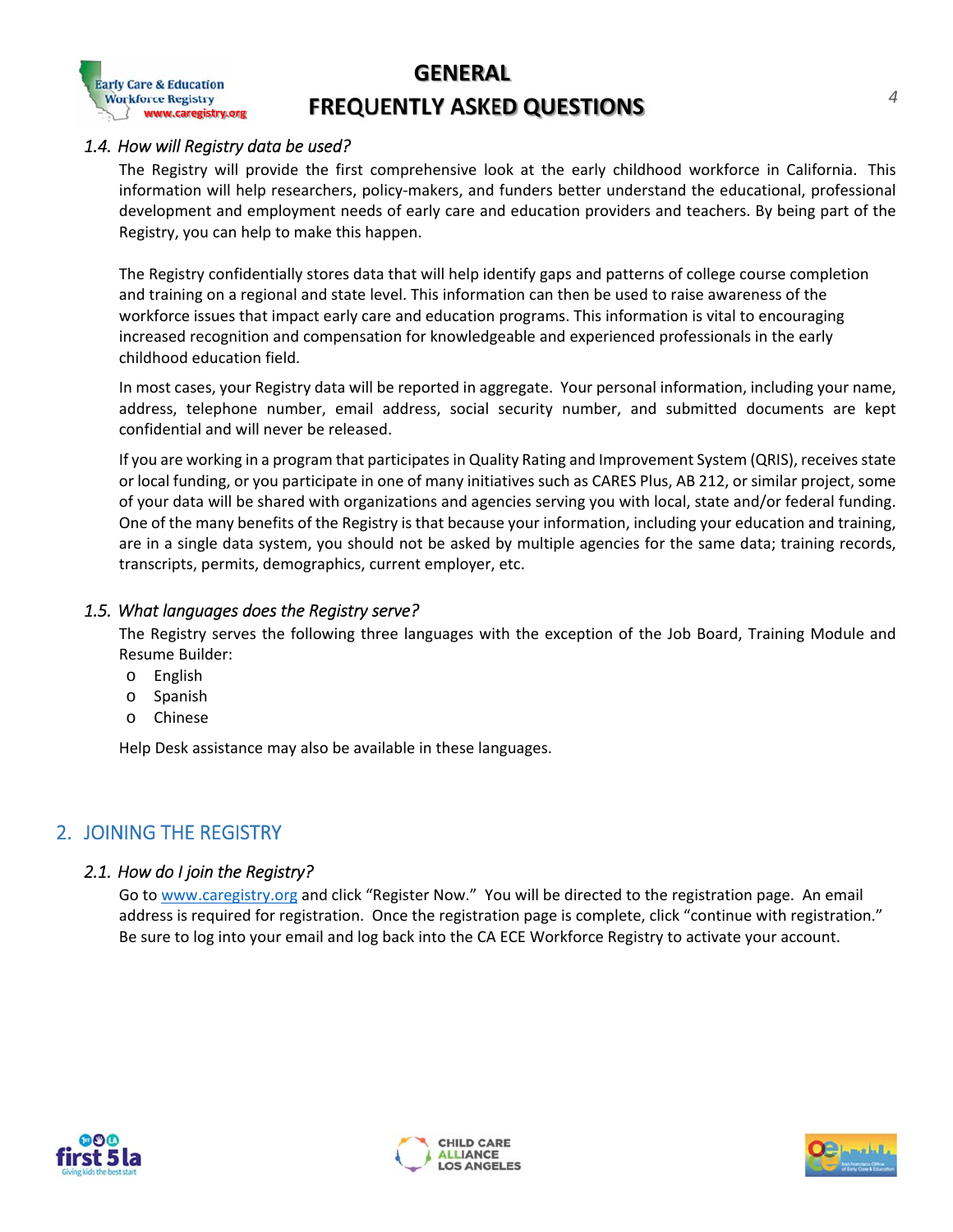

## **PREGUNTAS GENERALES FRECUENTES**

#### *2.2. ¿Cómo puedo obtener ayuda para inscribirme en el Registro de la Fuerza Laboral ECE de CA?*

Hay tres videos tutoriales disponibles para guiarlo a través del proceso /orkforce Registry? de registro al que puede acceder cuando seleccione el idioma en la esquina superior derecha de la página de inicio. Haga clic en los enlaces a continuación para ver videos en los siguientes idiomas:

you through the you select language on

Inglés Español Chino (cantonés)





#### *2.3. ¿Cómo activo mi cuenta?*

Una vez que termine de registrarse, recibirá un correo electrónico con un enlace e instrucciones para activar su cuenta. Haga clic en el enlace, o copie y pegue el enlace en su navegador. Será dirigido al sitio web del Registro donde iniciará sesión con la dirección de correo electrónico y la contraseña que creó durante el proceso de registro. Una vez que inicie la sesión, su cuenta se activará oficialmente.

#### *2.4. ¿Cuánto cuesta unirse al registro?*

En este momento, no hay ningún costo para que los participantes se unan al registro. Las tarifas de inscripción están cubiertas actualmente por First 5 Los Angeles y la Oficina de Atención y Educación Temprana de San Francisco.

### 3. PERFIL DEL REGISTRO

#### *3.1. ¿Qué información contiene el registro?*

El registro puede almacenar de forma segura toda su información de empleo, educación y capacitación.

La información de empleo incluye una lista de su puesto actual, así como trabajos anteriores. Esto incluye el nombre de la instalación, el título del trabajo, la fecha de inicio del empleo o el cambio en el puesto, la tasa de pago, las horas trabajadas, la fecha de finalización del empleo, los salarios por hora o anuales antes de los impuestos (brutos), estado de tiempo parcial o tiempo completo, horas por semana y semanas trabajadas por año. Su empleador actual podrá ver esta parte de su empleo, pero no el historial de empleo anterior.

La información educativa incluye títulos universitarios, incluido el nombre del título, los cursos universitarios completados, los permisos de desarrollo infantil, las credenciales de enseñanza y las capacitaciones de desarrollo profesional completadas. Estos datos se muestran en su Informe personalizado de educación y capacitación, incluidos los cursos tomados con una "C" o superior. Su empleador tiene acceso a este informe, ya que es posible que se le solicite que presente pruebas al Departamento de Servicios Sociales - División de Licencias de Atención Comunitaria, a la Comisión de Acreditación de Maestros o al Departamento de Educación de California - División de Apoyo a la Educación Temprana de que sus calificaciones cumplen los requisitos establecidos por el estado. Los programas locales, como QRIS y los programas de estipendios, a menudo también necesitan datos de calificación para ayudar a los profesionales a seleccionar una ruta educativa o cumplir con los requisitos de calificación para la calificación de QRIS para asegurar la financiación de su empleador.

#### *3.2. ¿Pueden los empleadores iniciar una sesión y buscarme?*

No. Su relación de registro con su empleador comienza cuando usted busca a un empleador, selecciona el programa como su empleador y guarda su registro de empleo. Los empleadores solo pueden ver datos limitados y de su educación





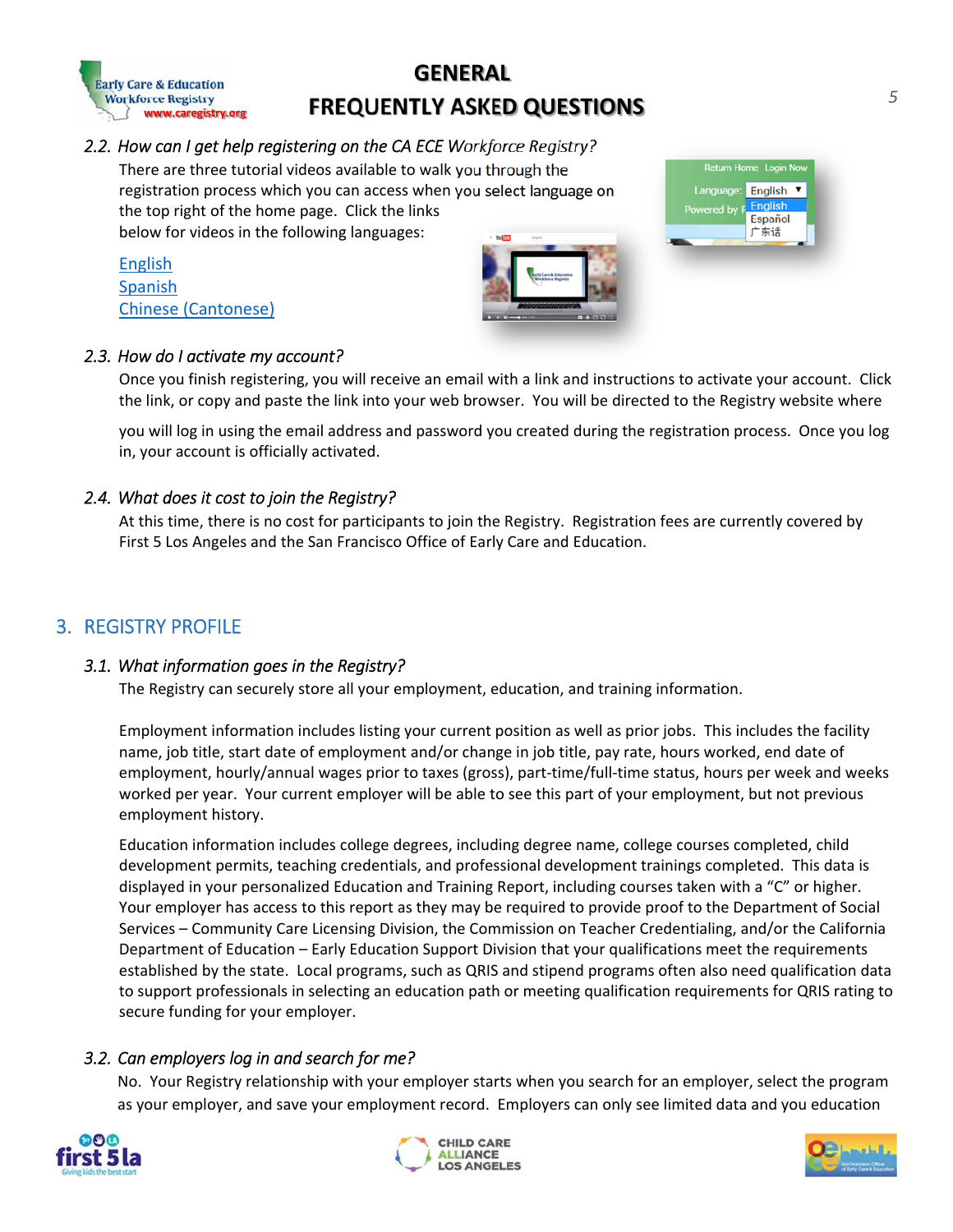

## **PREGUNTAS GENERALES FRECUENTES**

y el resumen de capacitación y los documentos que necesitan para informar a agencias estatales como el Departamento de Servicios Sociales de California - Licencias de Atención Comunitaria o financiadores como el Departamento de Educación de California que requiere documentación de calificaciones para el preescolar estatal y otros programas.





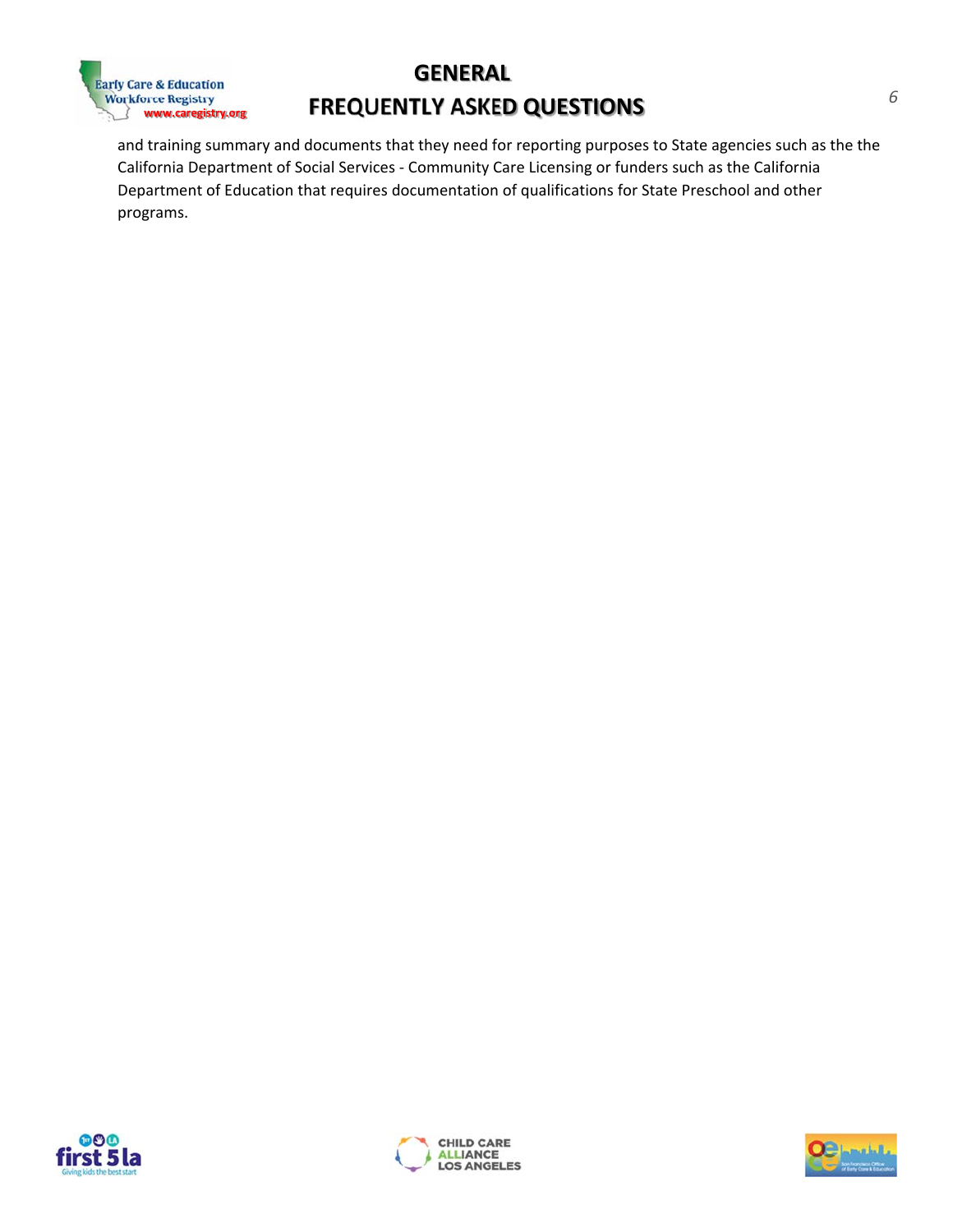

#### *3.3. When my employer verifies my employment, what can they see?*

Your current employer can see the following fields, which you entered in your employment record and can either confirm that the information is accurate or make changes:

- First and last name
- **Job Title**
- **Start date of employment**
- End date of employment (if submitted previous employer information for verification)
- FT or PT work status
- Hours worked per week
- Hours worked per year
- **Hourly or salary compensation type**
- Wage

Periodically your employer may update the items above based on change of status such as job promotion, change in compensation, or end of employment. Once your employer enteres an employment end date, they no longer have access to your education and training data, and will no longer see your name in their list of employees.

#### *3.4. What information needs to verified and who verifies my information?*

Education, credential, and training information will be verified by Registry staff.

Current self‐reported employment information will be verified by the current employer participating in the CA ECE Workforce Registry.

### *3.5. What happens if my employer is not on the CA ECE Workforce Registry and does not verify my employment information?*

The Registry offices will work with employers to encourage participation. You can also encourage them to join and reach out to one of the Registry Offices.

In some cases employers are required to participate based on program participation.

#### *3.6. What happens when I change my employment? Who updates my account?*

When you change employers, your previous employer should update your profile with an employment end date. When this occurs, the employer will no longer see you on their staff roster and no longer has access to your Education and Training Report. If your employer forgets to enter an end date of employment, you can add the end date. You are required to start a new "Add a New Employment Record" for your new employer. Your new employer will confirm your employment and will be able to access your Education and Training Report, which will enable them to report to appropriate state agencies that you meet state requirements to work in a child development program or meet training organization requirements.

#### *3.7. Can my employer "transfer" my portfolio to my new employer?*

No. One of the ways the Registry preserves privacy is by empowering individuals to initiate contact with their employer and thereby share limited data, including education and training data. This type of data is collected





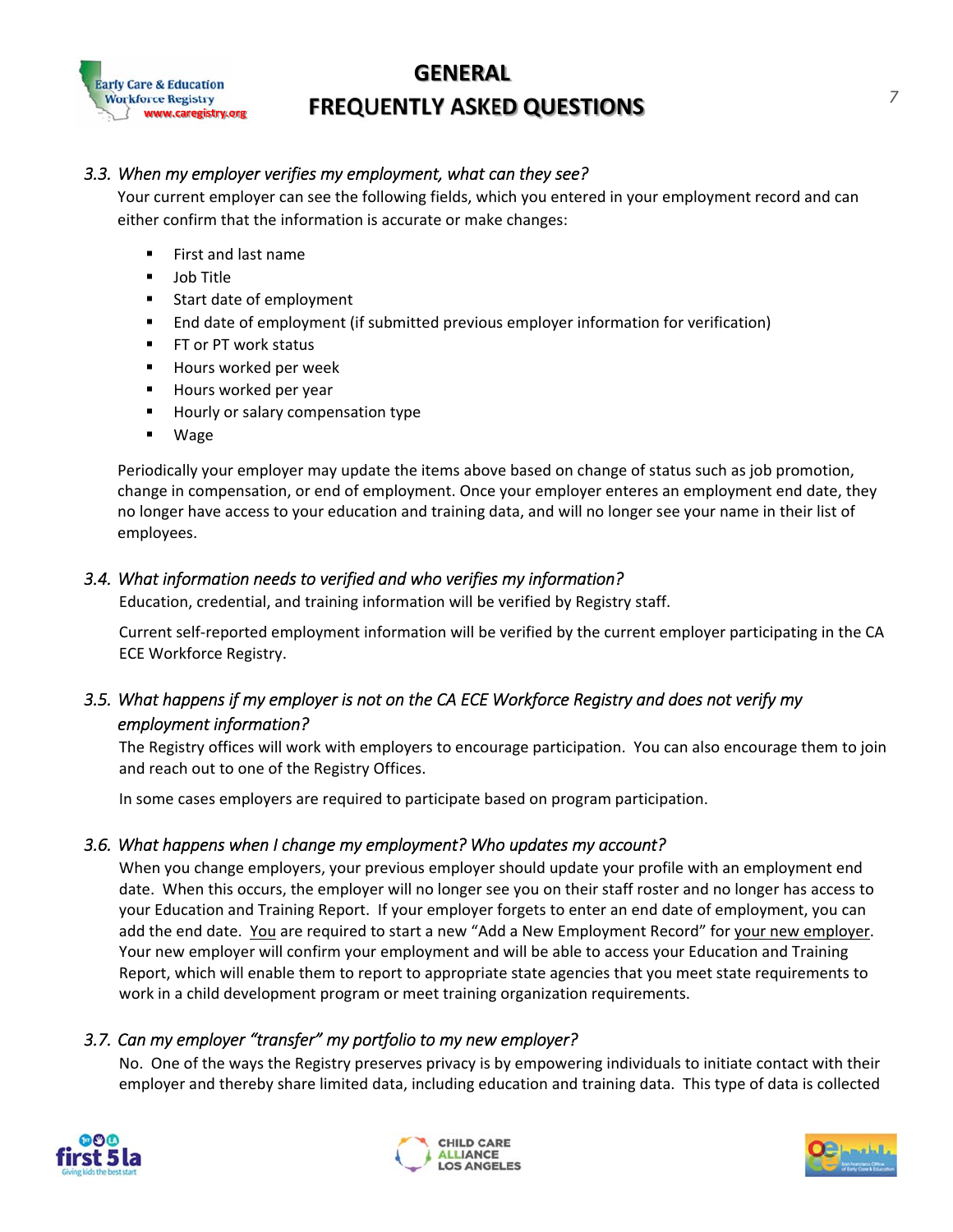

by employers in the child development field anyway, but the Registry enables a transfer of education and training data only when an individual initiates contact with their employer.

#### *3.8. Should I create a new account if am not sure that I am registered or change employers?*

No. If you are not sure if you have a Registry account, go to www.caregistry.org, go to the bottom of the Registry Home page and click CARegistry@ccala.net to email staff at CA ECE Workforce Registry, please include your first and last name and your email address. You may be asked for additional information to verify your identity. If you have accidentally created a second account, please contact the Registry Office so that Registry staff can assist you with combining the data into a single account.

If you have created more than one account, please contact the Registry office to have the two accounts consolidated into one. And reprint your Memebership ID card. Your Membership ID number will be used to *track training attendance for your records and keep your verified education in the same location for your records and for your employer to report to state agencies for regulatory and funding purposes.*

NOTE: You are the only one that should be registering yourself on the Registry unless you ask someone for assistance, but you should always be present and not share your login information.

#### *3.9. How often should I or my employer update my information?*

Only you can update your contact information. Contact information should be changed as it occurs to ensure that Registry staff are able to communicate with you, if necessary.

Employment information should be kept up‐to‐date so that accurate information is available for you and your employer if she/he is required to report on staffing, and the Registry tools, such as the Resume Builder. You need to initiate a new Employment Record if you change employers. Your former employer should add an employment end date for that employment record, but if it is not completed, you can enter your last day of employment.

In order to best showcase qualifications, it is beneficial to submit all education information including college transcripts and Child Development permits and credentials. You should update this data when there is a significant change that will impact your eligibility for a promotion, demonstrate that you have met education and training milestones for your employer, or based on funding to the program and/or state requirements; for example, upon degree attainment and/or when eligible for a new child development permit. It is strongly recommended to update this information annually.

Please note that only trainings with appropriate documentation will be verified and uploaded to a participant's profile.

#### *3.10. Should I use my personal email or my work email when setting up my Registry account?*

It is recommended that you use your personal email account so that if your work email account is not working, or you change employers and forget your password, you will be able to request a password reset and access the email with the reset link. If you infrequently use email and use a free email account, such as Google or Yahoo, and do not log into the account for several months, you will be locked out of your email and may not have access to that email address again. If this occurs, you can always contact a Registry Office from the "Contact Us" link on the bottom of the Home Page at www.caregistry.org to request assistance.





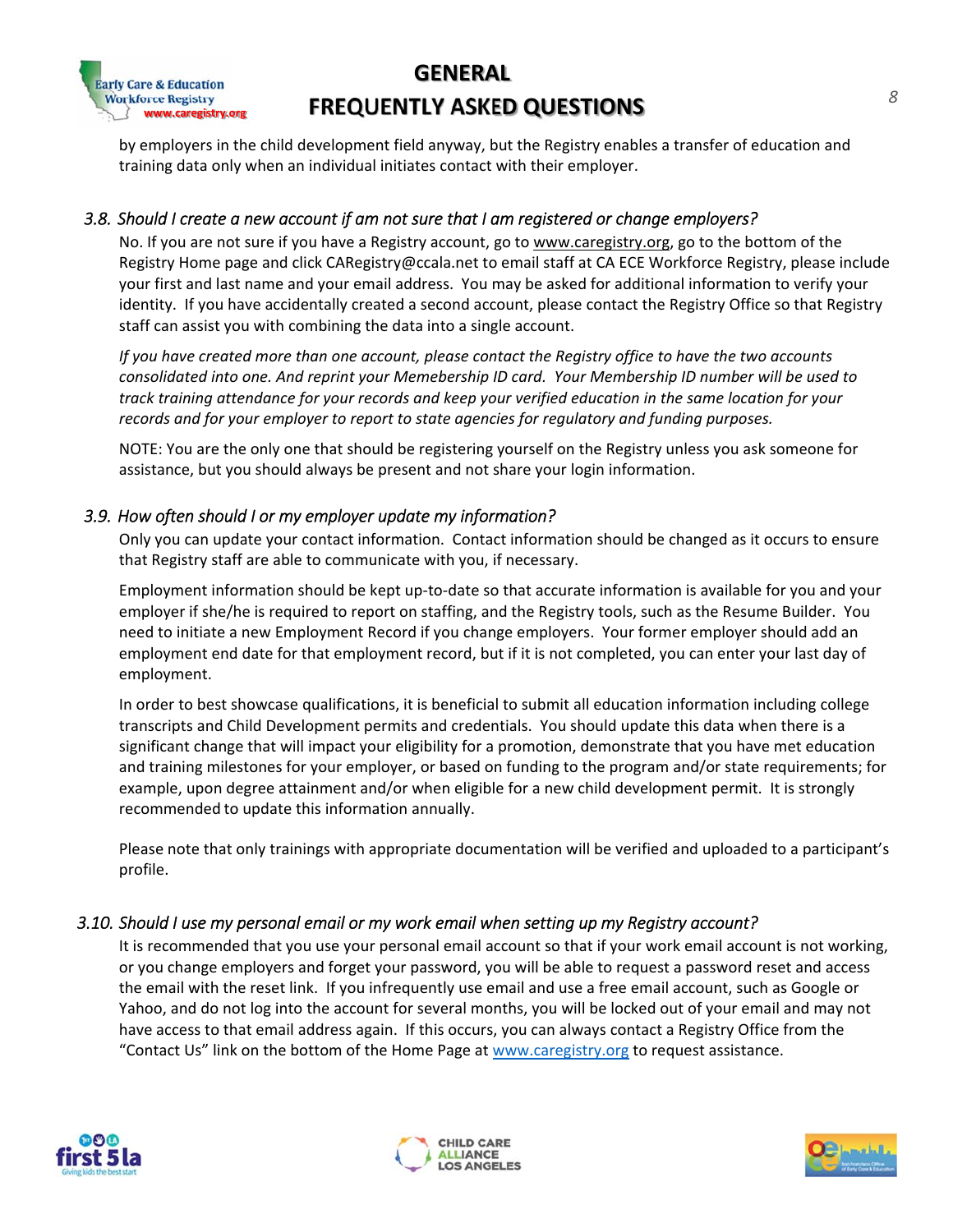

There are two options for entering an email one is Personal (primary) and Work (secondary). If you are a trainer or an Adminstrator of a program, you will want to use the Personal (primary) email so that notifications from the Registry for staff registering, instructor access requests, and training RSVPs go to your work email that you view most frequently.

#### *3.11. How do I make changes to my profile (name, email, password, address, contact information, etc.)?*

Go to www.caregistry.org and log into your account. Click the quick link square you wish to edit, or look for the topic on the left side of the screen, and you will be able to make edits to the following areas:

- o Personal Information (for example, Former Last Name(s), email address, password, home address, etc.)
- o Experience (for example, current employer, former employer)
- o Self‐Reported Education Information (for example, degree, child development permit, credential)
- o Demographic Information (for example, date of birth, marital status, race/ethnicity, languages spoken, etc.)

#### *3.12. What if I forgot my password?*

On the login page, there is a link that says "Forgot your password?" Click this link and you will be directed to a page where you will enter your email address (the same email address as your user name). Your password will be emailed to you within 30 minutes. If you do not receive an email, check your SPAM folder. If you still have not received your email, go to "Contact Us" at the bottom of the Home Page and request assistance. It could be that your email address was entered incorrectly when you created your account, that your email service has blocked the email from the Registry, or you have a different email address on file. *(If you print your Registry* Membership Card, you will have access to your Registry ID number and the email address on file with your ID number. Be sure to print a new card if you change email addresses. The number will be the same, but the email *listed on the card will change).*

#### *3.13. What if I forgot my email address I used to register or have a typo in my email and I cannot log in?*

Contact the Registry Office by clicking "Contact Us" at the bottom of the Home Page for assistance with verifying the email used for the account and/or correcting your email address or email CARegistry@ccala.net.

### 4. REGISTRY FEATURES

#### *4.1. What is the Registry Membership Card and what is it used for?*

The Registry Membership Card contains your name, your unique identification number (randomly assigned), and the email address that you are registered with at the time of printing the card.

The Registry ID number is associated with your account. Instead of asking individuals to list their social security numbers the Registry can associate education and training data based on a Registry ID number. The Registry number cannot be used to open a bank account or purchase a cell phone; it is specifically for the CA ECE Workforce Registry as an ID for the child development workforce in California.

You should print your membership card and use the Registry ID when submitting documents to a Registry Office, when signing into trainings on the sign-in sheet and Direct Service Profile, setting up your CARES Plus or Child Care Education Online (CECO), and Child Development Training Consortium stipend program, to name a few. The





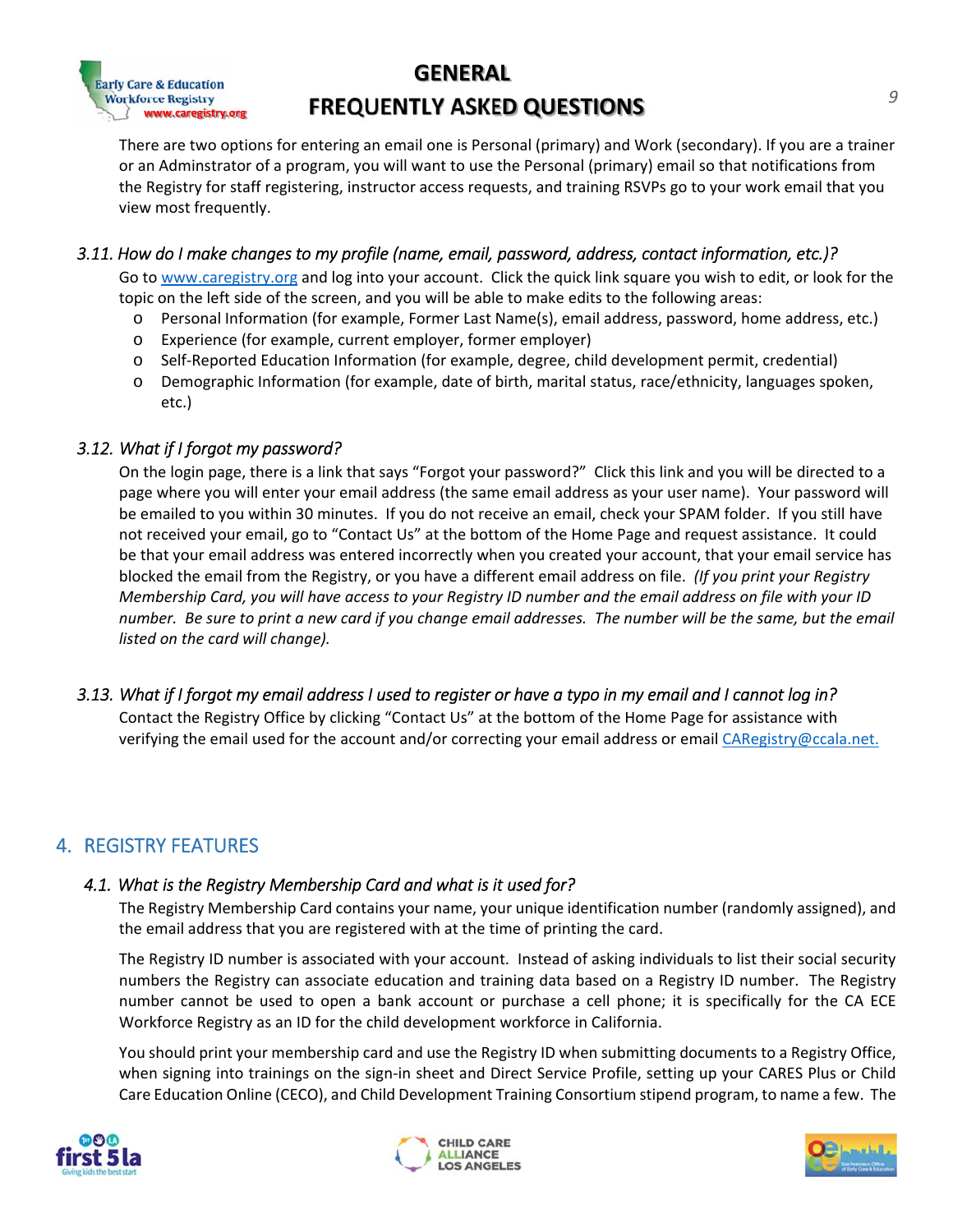# **GENERAL**



# **FREQUENTLY ASKED QUESTIONS**

Registry ID, with your name and other pertinent information, will enable your training data to be linked into your Education and Training Report.

If you have created more than one account, please contact the Registry office to have the two accounts consolidated into one. And reprint your Memebership ID card. Your Membership ID number will be used to *track training attendance for your records and keep your verified education in the same location for your records and for your employer to report to state agencies for regulatory and funding purposes.*

#### *4.2. How does the Resume Builder work?*

The resume builder is a tool that takes information from your Registry profile, allows you to add additional information, then uses the information to create a formatted resume. The results output to a Word document that you can save and edit further. The Resume Builder is in English only, at this time.

#### *4.3. What is the Job Board and how does it work?*

The Job Board enables *practitioners* to gain access to job opportunities in the child development field, contact employers and submit Education and Training Reports and Resumes generated by the Registry.

The Job Board enables *Program Administrators* with Administrative Access to post jobs based on type of job, job title, minimum qualifications, as well as upload a customized job description. Practitioners can log in and search for jobs and contact Program Administrators for application process. Practitioners can create resumes with the Resume Builder and download their Education and Training report and email both to potential employers.

#### *4.4. What is the Training Calendar and what types of trainings are/will be on it?*

The Training Calendar is currently live and will feature a calendar of trainings offered across Los Angeles and San Francisco, and will also include the ability to register for trainings and enable trainers to verify attendance. As a Registry participant, you will be able to register for the trainings directly in the Registry; once attended, the verified training information will be available on an individual's Education and Training Report. The initial trainings that will be posted will be locally or state funded trainings.

A process is being developed to create a training and trainer approval process that may broaden the number of trainings available on the Training Calendar.

#### *4.5. I am a trainer and want to post trainings on the Training Calendar; how do I get approved?*

In order to post trainings on the CA ECE Workforce Registry Training Calendar, you need to be affiliated with an approved Training Organization. If you are an employee or contractor for an approved Training Organization, you need to submit an Instructor Request, located on the left margin when logged into your Registry account.

You will need to be approved by the Training Organization in order to access the Trainer features. Please contact your training organization for more information.

### *4.6. I am the Executive Director or manage trainings for a training organization and want to get our trainings on the Training Calendar; how do I gain access?*

Currently, the Training Calendar on the CA ECE Workforce Registry is limited to training organizations that are approved vendors of the California Department of Education – Early Education Support Division or are locally funded by City/County funds and your trainings meet state/programmatic requirements needed for QRIS, R&R, Community Care Licensing, and/or the Child Development Permit. Please contact one of the Registry Offices